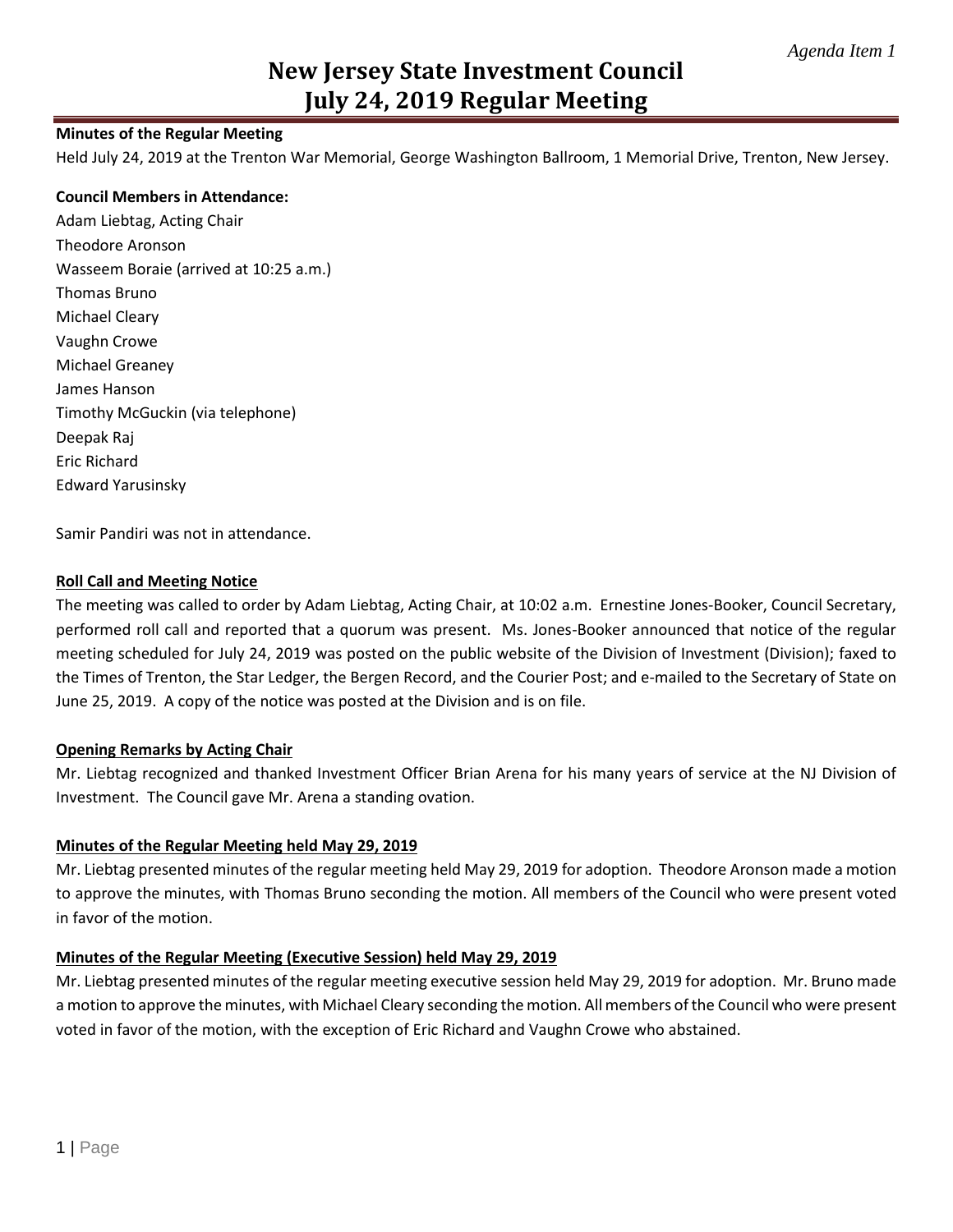## **New Jersey State Investment Council July 24, 2019 Regular Meeting**

## **Election of Nominating Committee**

Mr. Liebtag presented Mr. Richard, Mr. Cleary and Timothy McGuckin as candidates to serve on the Council's nominating committee and asked the Council for additional nominations. All members of the Council who were present voted in favor of the candidates presented by Mr. Liebtag.

## **Appointment to Investment Policy Committee**

Mr. Liebtag appointed Deepak Raj to serve on the Council's Investment Policy Committee. Mr. Crowe made a motion to ratify the appointment, which motion was seconded by Mr. Richard. All members of the Council who were present voted in favor of the motion.

### **Report from the State Treasurer**

Dini Ajmani of the Treasurer's office provided an update on State tax revenues and expenditures.

## **Director's Report/Updates**

Director Corey Amon presented the Director's Report, discussed pension fund returns, capital market trends, and allocations to various asset classes. Mr. Amon also discussed staffing changes and provided an update on pending procurements.

## **Asset Class Ranges and U.S. Equity Benchmark Recommendations**

Mr. Amon proposed the establishment of asset class ranges and recommended a change in the U.S. equity benchmark, replacing the S&P 1500 index with the MSCI USA IMI Index.

Wasseem Boraie joined the meeting at this time.

Mr. Aronson made a motion to approve the recommended asset class ranges and U.S. equity benchmark, with Mr. Crowe seconding the motion. On a roll call vote, all members of the Council who were present voted in favor of the motion.

### **Overview of Alternative Investment Program Sourcing and Due Diligence Process**

Mr. Amon introduced Jared Speicher and Kevin Higgins of the Division, along with Sean Barber of Hamilton Lane and Michelle Davidson of Torrey Cove, who explained in detail the sourcing and due diligence process for alternative investments. In response to questions from Council members, Division staff and consultants described the Division's efforts to identify MWBE fund managers and the unique qualities used to differentiate fund managers. Mr. Barber and Ms. Davidson discussed the Division's approach to opportunistic real estate investments and talked about the benefits and liquidity constraints of investing in private equity. Mr. Amon provided details with respect to sourcing and fee negotiations, and Division staff and consultants discussed fund performance and ongoing due diligence and monitoring.

## **Verbal Report on Qualified Independent Representative (QIR) Policy**

Susan Sarnowski of the Division reported to the Council regarding the Division's Qualified Independent Representative (QIR) Policy, stating that the Division received all of the required representations from the relevant QIRs and that the Division was in compliance with the QIR Policy.